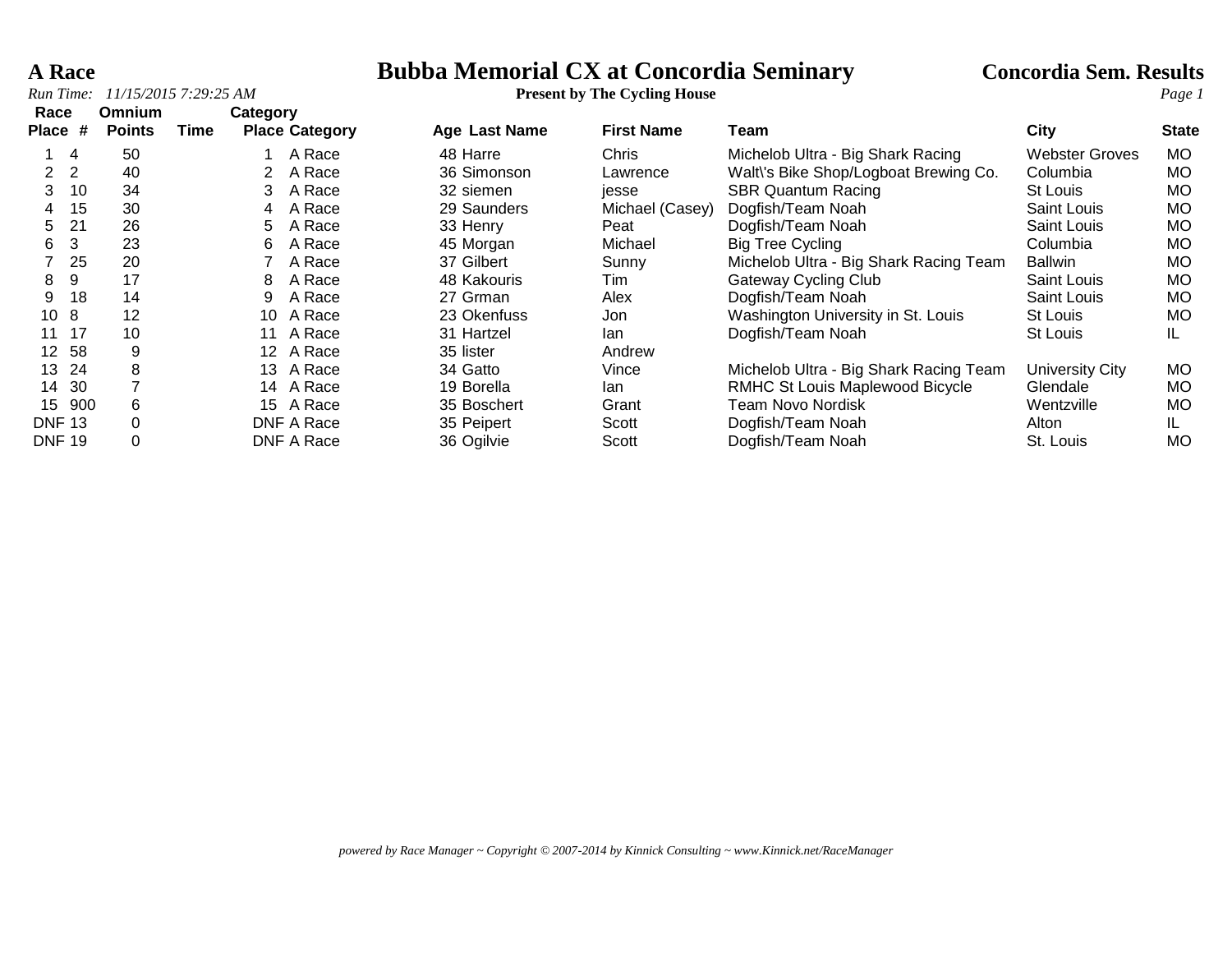# **B Race**<br> **Bubba Memorial CX at Concordia Seminary Concordia Sem. Results**<br> **Present by The Cycling House**<br> **Present by The Cycling House**

| Race                   | Omnium        |      |                   | Category              |               |                   |                                        |                    |              |
|------------------------|---------------|------|-------------------|-----------------------|---------------|-------------------|----------------------------------------|--------------------|--------------|
| <b>Place</b><br>#      | <b>Points</b> | Time |                   | <b>Place Category</b> | Age Last Name | <b>First Name</b> | Team                                   | <b>City</b>        | <b>State</b> |
| 96                     | 50            |      |                   | <b>B</b> Race         | 32 Finder     | Phillip           | Mike\'s Bikes STL                      | Saint Louis        | <b>MO</b>    |
| 73<br>2                | 40            |      |                   | <b>B</b> Race         | 40 Babcock    | Steven            | Velo Force                             | Saint Louis        | <b>MO</b>    |
| 900<br>3               | 34            |      | 3                 | <b>B</b> Race         | 43 Prior      | Derek             |                                        | <b>Saint Louis</b> | <b>MO</b>    |
| 420<br>4               | 30            |      | 4                 | <b>B</b> Race         | 55 Roberts    | <b>Dennis</b>     | <b>ICCC-St. Louis</b>                  | Wildwood           | <b>MO</b>    |
| 94<br>5                | 26            |      | 5.                | <b>B</b> Race         | 35 Hand       | <b>Nick</b>       | <b>SBR Quantum Racing</b>              | Clayton            | MO           |
| 86<br>6                | 23            |      | 6                 | <b>B</b> Race         | 27 Leachman   | Philip            |                                        | Saint Louis        | <b>MO</b>    |
| 390                    | 20            |      |                   | <b>B</b> Race         | 38 Roberts    | Daniel            |                                        | Clayton            | <b>MO</b>    |
| 100<br>8               | 17            |      | 8                 | <b>B</b> Race         | 32 Henry      | Hunter            |                                        | Saint Louis        | MO.          |
| 74<br>9                | 14            |      | 9                 | <b>B</b> Race         | 47 Weiss      | Michael           | Michelob Ultra - Big Shark Racing Team | <b>Saint Louis</b> | MO.          |
| 99<br>10               | 12            |      | 10                | <b>B</b> Race         | 25 Shotts     | Tim               |                                        | Saint Louis        | <b>MO</b>    |
| 740<br>11              | 10            |      | 11                | <b>B</b> Race         | 28 Whitehurst | Sean              | <b>Cheshire Cycle Racing</b>           | St. Louis          | <b>MO</b>    |
| 79<br>12 <sup>°</sup>  | 9             |      | $12 \overline{ }$ | <b>B</b> Race         | 34 Berla      | <b>Bert</b>       | Michelob Ultra - Big Shark Racing Team | Saint Louis        | <b>MO</b>    |
| 356<br>13 <sup>°</sup> | 8             |      | 13                | <b>B</b> Race         | 32 Rice       | Terry             | Walt's Bike Shop/Logboat Brewing Co.   | Columbia           | MO           |
| 200<br>14              |               |      | 14                | <b>B</b> Race         | 46 Lake       | John              | South City Cycling Club                | Saint Louis        | <b>MO</b>    |
| 272<br>15              | 6             |      | 15                | B Race                | 27 Lewis      | Conor             | Michelob Ultra - Big Shark Racing Team | St. Louis          | <b>MO</b>    |
| <b>DNF 84</b>          |               |      |                   | DNF B Race            | 51 Olsen      | Gregory           | Michelob Ultra - Big Shark Racing Team | Saint Louis        | МO           |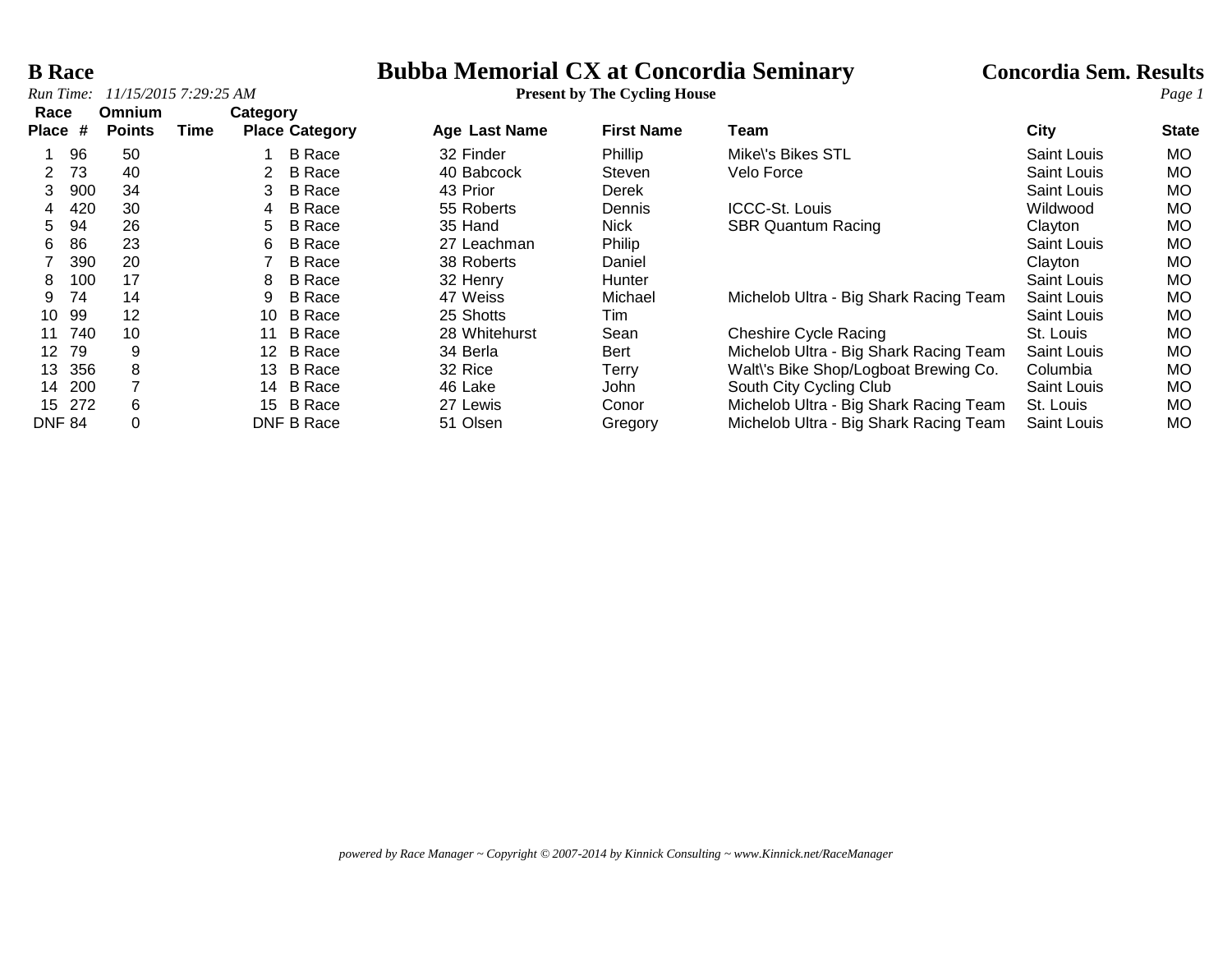### **C Race Bubba Memorial CX at Concordia Seminary Concordia Sem. Results**<br>*Run Time:* 11/15/2015 7:29:25 AM **Present by The Cycling House** *Page 1*

| Race           |     | Omnium                  |             | Category         |                       |                      |                   |                                        |                       |              |
|----------------|-----|-------------------------|-------------|------------------|-----------------------|----------------------|-------------------|----------------------------------------|-----------------------|--------------|
| Place #        |     | <b>Points</b>           | <b>Time</b> |                  | <b>Place Category</b> | <b>Age Last Name</b> | <b>First Name</b> | Team                                   | City                  | <b>State</b> |
|                | 730 | 50                      |             | 1                | C Race                | 38 Hon               | Christian         | <b>Topanga Creek Bicycles</b>          | Saint Louis           | <b>MO</b>    |
| 2              | 138 | 40                      |             | 2                | C Race                | 38 Amezcua           | Edgar             | South City Cycling Club                | Chesterfield          | <b>MO</b>    |
| 3              | 103 | 34                      |             | 3                | C Race                | 49 Adelmann          | Mike              | Michelob Ultra - Big Shark Racing Team | O'fallon              | <b>MO</b>    |
| 4              | 113 | 30                      |             | 4                | C Race                | 21 Schur             | Reid              | <b>Washington University</b>           | St. Louis             | <b>MO</b>    |
| 5              | 230 | 26                      |             | 5                | C Race                | 40 Nelson            | James             | Pfoodman Racing                        | <b>Ballwin</b>        | <b>MO</b>    |
| 6              | 400 | 23                      |             | 6                | C Race                | 41 Amos              | <b>Brandon</b>    | Pfoodman Racing                        | St. Louis             | <b>MO</b>    |
| $\overline{7}$ | 391 | 20                      |             | 7                | C Race                | 22 Cobb              | Forrest           | Unattached                             | Atlanta               | GA           |
| 8              | 148 | 17                      |             | 8                | C Race                | 37 Bell              | Jonathan          | Dogfish/Team Noah                      | Saint Louis           | <b>MO</b>    |
| 9              | 116 | 14                      |             | 9                | C Race                | 28 Horstman          | Robert            | The Cannonball-Hub Racing Team         | Kirkwood              | <b>MO</b>    |
| 10             | 137 | 12                      |             |                  | 10 C Race             | 41 Collier           | Tom               | Mike's Bikes STL                       | St. Louis             | <b>MO</b>    |
| 11             | 392 | 10                      |             | 11               | C Race                | 44 Ebert             | Alan              | South City Cycling Club                | Saint Louis           | <b>MO</b>    |
| 12             | 354 | $\boldsymbol{9}$        |             |                  | 12 C Race             | 41 Verry             | Christian         |                                        |                       |              |
| 13             | 130 | $\bf 8$                 |             | 13 <sup>13</sup> | C Race                | 56 Stika             | Michael           | <b>SBR Quantum Racing</b>              | <b>St Louis</b>       | <b>MO</b>    |
| 14             | 121 | $\overline{7}$          |             | 14               | C Race                | 49 Jones             | Lenny             | South City Cycling Club                | Saint Louis           | <b>MO</b>    |
| 15             | 355 | 6                       |             | 15               | C Race                | 46 Carroll           | Lindy             | RMHC St Louis Maplewood Bicycle        | <b>Webster Groves</b> | <b>MO</b>    |
| 16             | 135 | 5                       |             | 16               | C Race                | 59 Heuring           | David             | Dogfish/Team Noah                      | Florissant            | <b>MO</b>    |
| 17             | 106 | $\overline{\mathbf{4}}$ |             | 17 <sup>2</sup>  | C Race                | 55 Wise              | Mike              | Pfoodman                               | <b>Ballwin</b>        | <b>MO</b>    |
| 18             | 287 | 3                       |             |                  | 18 C Race             | 30 Minton            | Kevin             | TeamBOR                                | Kirkwood              | <b>MO</b>    |
| 19             | 359 | 2                       |             | 19               | C Race                | 41 Barrios           | Roberto           |                                        |                       |              |
| 20             | 157 | $\mathbf{1}$            |             |                  | 20 C Race             | 38 Orr               | Tom               |                                        | <b>Ballwin</b>        | <b>MO</b>    |
| 21             | 144 | $\boldsymbol{0}$        |             | 21               | C Race                | 14 Koeller           | Andrew            | Team Tuxedo                            | Saint Louis           | <b>MO</b>    |
| 22             | 353 | 0                       |             |                  | 22 C Race             | 39 Newport           | Luke              |                                        |                       |              |
| 23             | 114 | 0                       |             |                  | 23 C Race             | 34 DeZego            | Adam              | Michelob Ultra - Big Shark Racing Team | St. Louis             | <b>MO</b>    |
| 24             | 146 | 0                       |             |                  | 24 C Race             | 15 McClellan         | <b>Nick</b>       | <b>SBR Quantum</b>                     | St.louis              | <b>MO</b>    |
| 25             | 125 | $\boldsymbol{0}$        |             |                  | 25 C Race             | 55 Cushing           | <b>Brian</b>      |                                        | Wentzville            | <b>MO</b>    |
| 26             | 151 | $\boldsymbol{0}$        |             |                  | 26 C Race             | 39 Punjasthitkul     | Isara             | The Cannonball-Hub Racing Team         | Saint Louis           | <b>MO</b>    |
| 27             | 101 | $\boldsymbol{0}$        |             |                  | 27 C Race             | 50 Ross              | Sean              | Momentum Racing LLC - MO               | <b>Saint Peters</b>   | <b>MO</b>    |
| 28             | 110 | $\boldsymbol{0}$        |             | 28               | C Race                | 25 Naylor            | Mike              | <b>Spoked Bikes</b>                    | Alton                 | IL.          |
| 29             | 384 | $\pmb{0}$               |             | 29               | C Race                | 55 Alseth            | James             | Velo Force                             | Kirkwood              | <b>MO</b>    |
| 30             | 396 | 0                       |             | 30               | C Race                | 33 Hussey            | Phil              |                                        | Saint Louis           | <b>MO</b>    |
| 31             | 102 | $\boldsymbol{0}$        |             | 31               | C Race                | 16 Roberts           | Jeremy            | ICCC-St. Louis                         | Wildwood              | <b>MO</b>    |
| 32             | 375 | $\boldsymbol{0}$        |             |                  | 32 C Race             | 48 Self              | Chip              | <b>SBR Quantum Racing</b>              | St. Louis             | <b>MO</b>    |
| 33             | 352 | 0                       |             |                  | 33 C Race             | 54 Van Pelt          | Rob               |                                        |                       |              |
| 34             | 273 | $\boldsymbol{0}$        |             |                  | 34 C Race             | 42 Niehaus           | <b>Bryan</b>      |                                        |                       |              |
| 35             | 870 | $\boldsymbol{0}$        |             |                  | 35 C Race             | 35 Morales           | Armando           |                                        | <b>Saint Louis</b>    | <b>MO</b>    |
| <b>DNF 274</b> |     | 0                       |             |                  | <b>DNF C Race</b>     | 31 Depperman         | Josh              |                                        | Saint Charles         | <b>MO</b>    |

*powered by Race Manager ~ Copyright © 2007-2014 by Kinnick Consulting ~ www.Kinnick.net/RaceManager*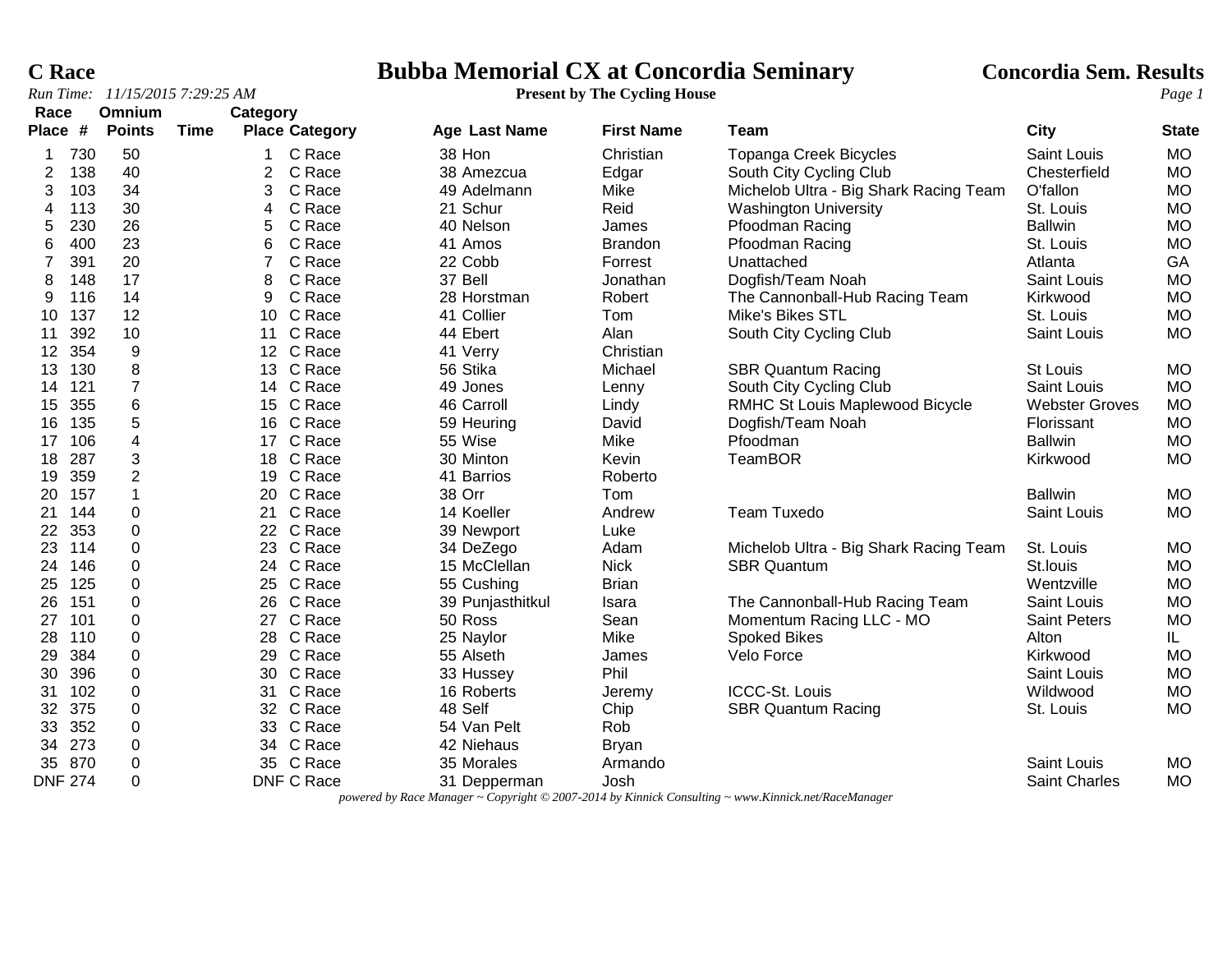| <b>C</b> Race                     |                                 |      |                                                 | <b>Bubba Memorial CX at Concordia Seminary</b> | Concordia Sem. Results    |      |                             |                    |
|-----------------------------------|---------------------------------|------|-------------------------------------------------|------------------------------------------------|---------------------------|------|-----------------------------|--------------------|
|                                   | Run Time: 11/15/2015 7:29:25 AM |      |                                                 | <b>Present by The Cycling House</b>            | Page 2                    |      |                             |                    |
| Race<br>Place #<br><b>DNF 358</b> | <b>Omnium</b><br>Points         | Time | Cateɑorv<br><b>Place Category</b><br>DNF C Race | <b>Age Last Name</b><br>35 Kutterer            | <b>First Name</b><br>Jeff | Team | City<br><b>Saint Peters</b> | <b>State</b><br>MO |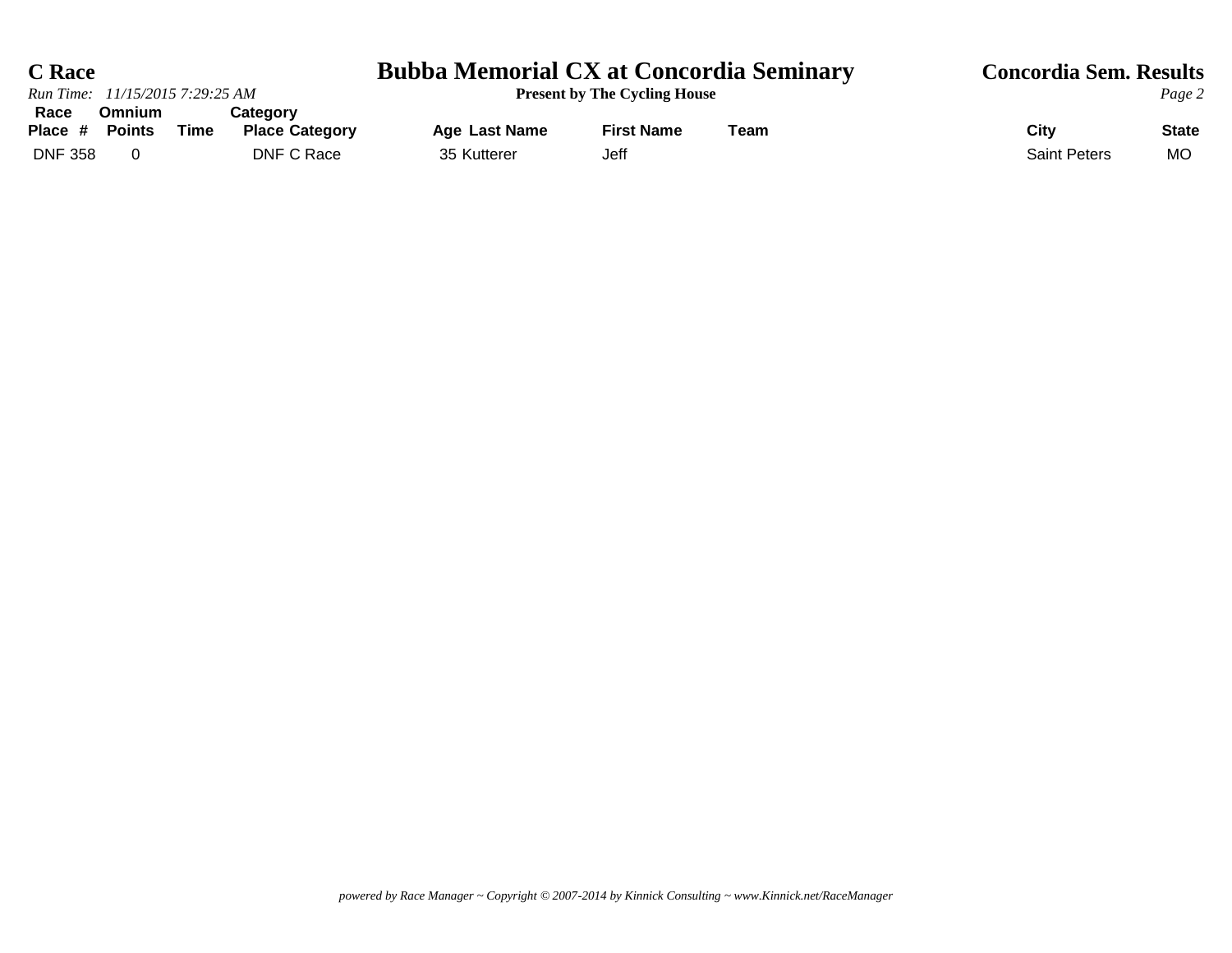### **Juniors Bubba Memorial CX at Concordia Seminary Concordia Sem. Results**

|                 | Run Time: 11/15/2015 7:29:25 AM |                         |      |          |                       | <b>Present by The Cycling House</b> |                   | Page 1                         |                   |              |
|-----------------|---------------------------------|-------------------------|------|----------|-----------------------|-------------------------------------|-------------------|--------------------------------|-------------------|--------------|
| Race<br>Place # |                                 | Omnium<br><b>Points</b> | Time | Category | <b>Place Category</b> | <b>Age Last Name</b>                | <b>First Name</b> | Team                           | City              | <b>State</b> |
|                 | 303                             | -50                     |      |          | <b>Juniors</b>        | 14 Westerbeck                       | <b>Stiles</b>     | The Cannonball-Hub Racing Team | Saint Louis       | MO.          |
|                 | 304                             | -40                     |      |          | Juniors               | 16 Roberts                          | Jeremy            | <b>ICCC-St. Louis</b>          | Wildwood          | MO           |
|                 | 326                             | -34                     |      |          | Juniors               | 13 Perry                            | Josh              |                                | Normal            | IL           |
| 4               | 323                             | 30                      |      | 4        | <b>Juniors</b>        | 14 Creed                            | Axel              | Gateway Harley-Davidson        | Barnhart          | MO           |
| 5.              | 300                             | 26                      |      | b.       | Juniors               | 11 creed                            | Rolen             | Gateway Harley-Davidson        | Barnhart          | MO           |
| 6.              | 32 <sup>1</sup>                 | 23                      |      |          | Juniors               | 7 Orr                               | Nolen             |                                | <b>Ballwin</b>    | MO           |
|                 | 325                             | 20                      |      |          | Juniors               | 12 Higgins                          | Max               |                                | <b>Belleville</b> |              |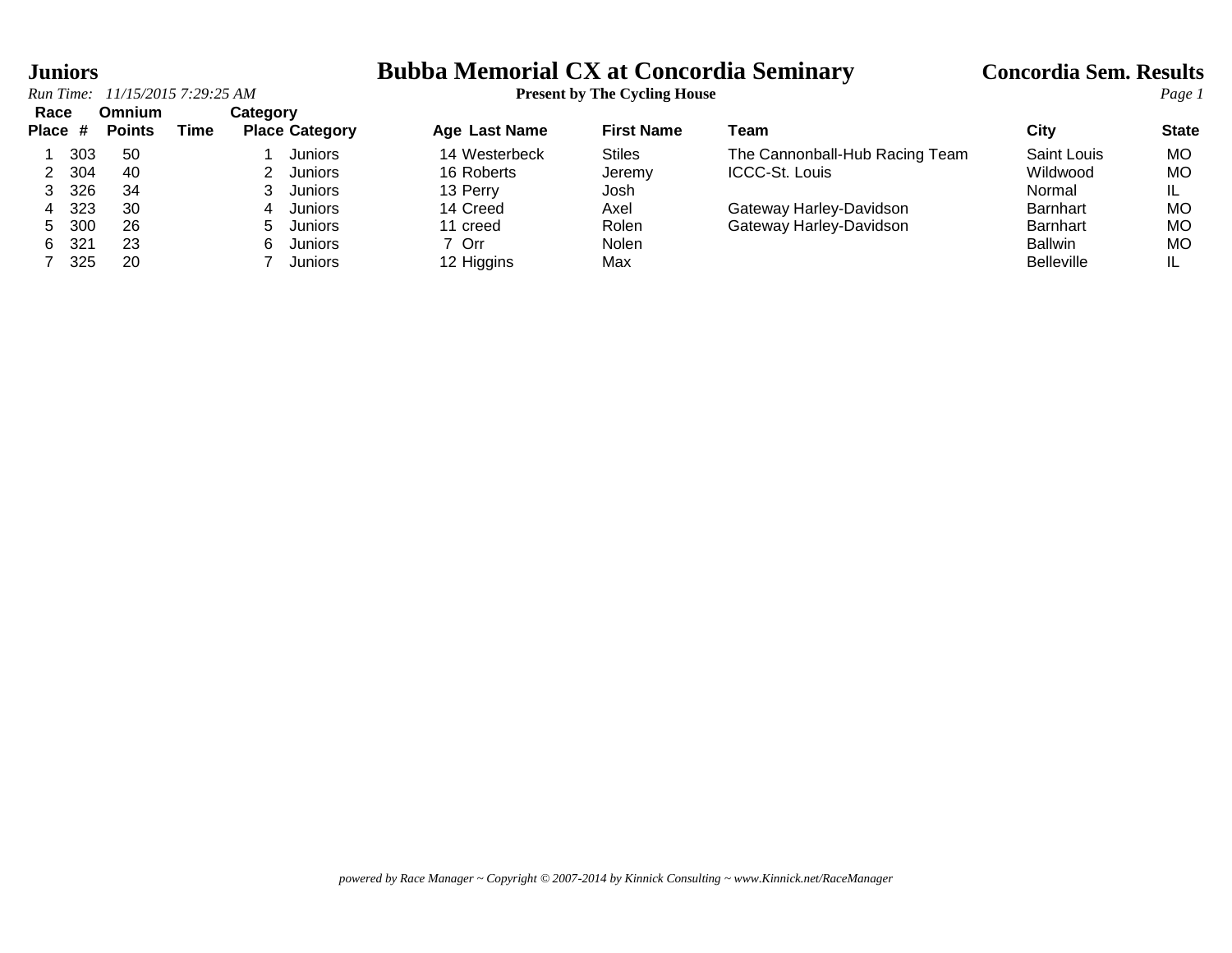*Run Time:*  $11/15/2015$  7:29:25 AM

# **Masters 40+ Bubba Memorial CX at Concordia Seminary Concordia Sem. Results**<br>*Run Time:* 11/15/2015 7:29:25 AM **Present by The Cycling House**

| Race  |        | Omnium        |      | Category |                       |                      |                   |                                        |                 |              |
|-------|--------|---------------|------|----------|-----------------------|----------------------|-------------------|----------------------------------------|-----------------|--------------|
| Place | #      | <b>Points</b> | Time |          | <b>Place Category</b> | <b>Age Last Name</b> | <b>First Name</b> | Team                                   | City            | <b>State</b> |
|       | 203    | 50            |      |          | Masters 40+           | 50 Hills             | Michael           | <b>Wheelfast Cycling Team</b>          | Springfield     |              |
|       | 205    | 40            |      |          | Masters 40+           | 41 Kutz              | Michael           | Dogfish/Team Noah                      | St. Louis       | МO           |
| 3     | 700    | 34            |      |          | Masters 40+           | 45 Quindry           | Paul              | Gateway Cycling Club                   | St. Louis       | <b>MO</b>    |
| 4     | 217    | 30            |      | 4        | Masters 40+           | 43 Wamsley           | Rock              | The Cannonball-Hub Racing Team         | Saint Louis     | <b>MO</b>    |
| 5.    | 211    | 26            |      | 5        | Masters 40+           | 46 Bobelak           | Mike              | Pfoodman /PFU Cancer                   | <b>Ballwin</b>  | МO           |
| 6     | 201    | 23            |      | 6        | Masters 40+           | 45 Creed             | <b>Chris</b>      | Gateway Harley-Davidson                | <b>Barnhart</b> | МO           |
|       | 202    | 20            |      |          | Masters 40+           | 46 Westerbeck        | Brett             | South City Cycling Club                | Saint Louis     | МO           |
| 8     | 701    | 17            |      | 8        | Masters 40+           | 42 Smith             | David             | The Cannonball-Hub Racing Team         | St Louis        | МO           |
| 9     | 231    | 14            |      | 9        | Masters 40+           | 49 Perry             | William           | <b>Bloomington Cycle Racing Team</b>   | Normal          |              |
| 10    | 209    | 12            |      | 10       | Masters 40+           | 43 Cooper            | Craig             | Michelob Ultra - Big Shark Racing Team | <b>St Louis</b> | <b>MO</b>    |
| 11    | 275    | 10            |      | 11       | Masters 40+           | 50 Cahill            | William           | International Christian Cycling        | Saint Louis     | МO           |
|       | 12 224 | 9             |      | 12       | Masters 40+           | 46 Marsh             | Thomas            | South City Cycling Club                | Saint Louis     | <b>MO</b>    |
| 13    | 232    | 8             |      | 13       | Masters 40+           | 45 Dreher            | Scott             |                                        | Saint Louis     | МO           |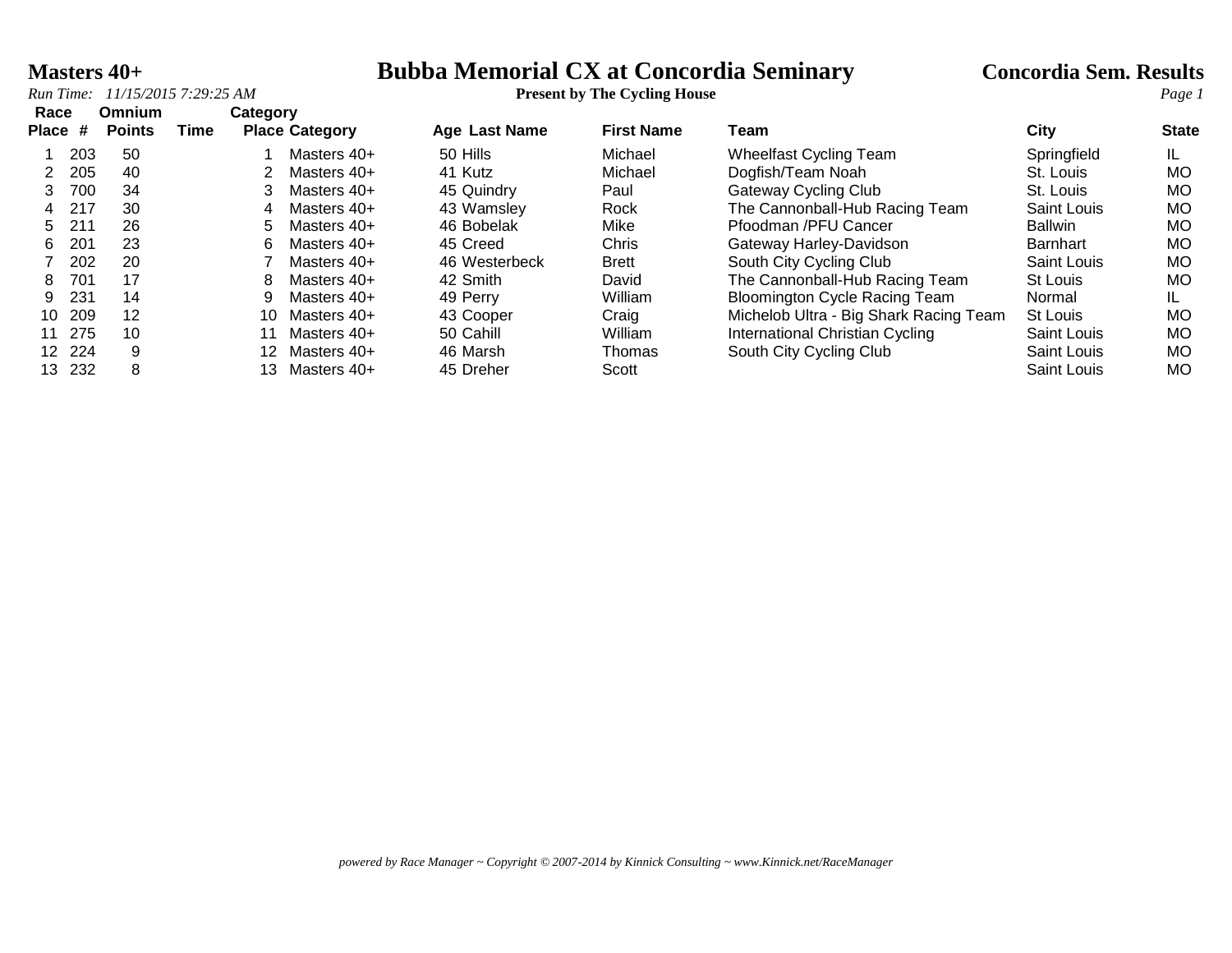**Race Omnium Category**

### **Masters 50+ Bubba Memorial CX at Concordia Seminary Concordia Sem. Results**

| Place # |        | <b>Points</b> | Time |     | <b>Place Category</b> | <b>Age Last Name</b> | <b>First Name</b> | Team                                   | City                 | <b>State</b> |
|---------|--------|---------------|------|-----|-----------------------|----------------------|-------------------|----------------------------------------|----------------------|--------------|
|         | 243    | -50           |      |     | Masters 50+           | 50 Tober             | <b>Brian</b>      | <b>Wheelfast Cycling Team</b>          | Chatham              |              |
|         | 242    | 40            |      |     | Masters 50+           | 55 Roberts           | <b>Dennis</b>     | ICCC-St. Louis                         | Wildwood             | <b>MO</b>    |
|         | 200    | 34            |      |     | Masters 50+           | 50 Klages            | James             | Michelob Ultra - Big Shark Racing Team | Saint Louis          | MO           |
| 4       | 239    | 30            |      | 4   | Masters 50+           | 51 Young             | Dan               | Michelob Ultra - Big Shark Racing      | <b>Saint Louis</b>   | MO           |
| 5.      | 245    | 26            |      | 5   | Masters 50+           | 56 Bass              | <b>Rick</b>       | Momentum Racing LLC - MO               | <b>Saint Charles</b> | MO           |
| 6.      | 296    | 23            |      | 6.  | Masters 50+           | 51 Dooley            | Timothy           | Cannonball/Hub                         | St. Louis            | <b>MO</b>    |
|         | 240    | 20            |      |     | Masters 50+           | 50 Morris            | Bill              | Off The Front Racing                   | <b>Ballwin</b>       | <b>MO</b>    |
| 8       | 241    | 17            |      | 8   | Masters 50+           | 59 Farrell           | Craig             | Velo Force                             | Saint Louis          | MO           |
|         | 238    | 14            |      |     | Masters 50+           | 63 McAllister        | Tim               | Michelob Ultra Big Shark               | Chesterfield         | MO           |
|         | 10 246 | 12            |      | 10. | Masters 50+           | 56 Stika             | Mark              | Dogfish/Team Noah                      | <b>Saint Louis</b>   | MO           |
| 11      | 290    | 10            |      | 11  | Masters 50+           | 58 Stevens           | Peter             | Velo Force                             | St. Louis            | <b>MO</b>    |
|         | 12 247 | 9             |      | 12  | Masters 50+           | 57 Seelman           | Kevin             | Velo Force                             |                      |              |
|         | 13 276 | 8             |      | 13  | Masters 50+           | 61 vennell           | <b>Ken</b>        |                                        |                      |              |
|         |        |               |      |     |                       |                      |                   |                                        |                      |              |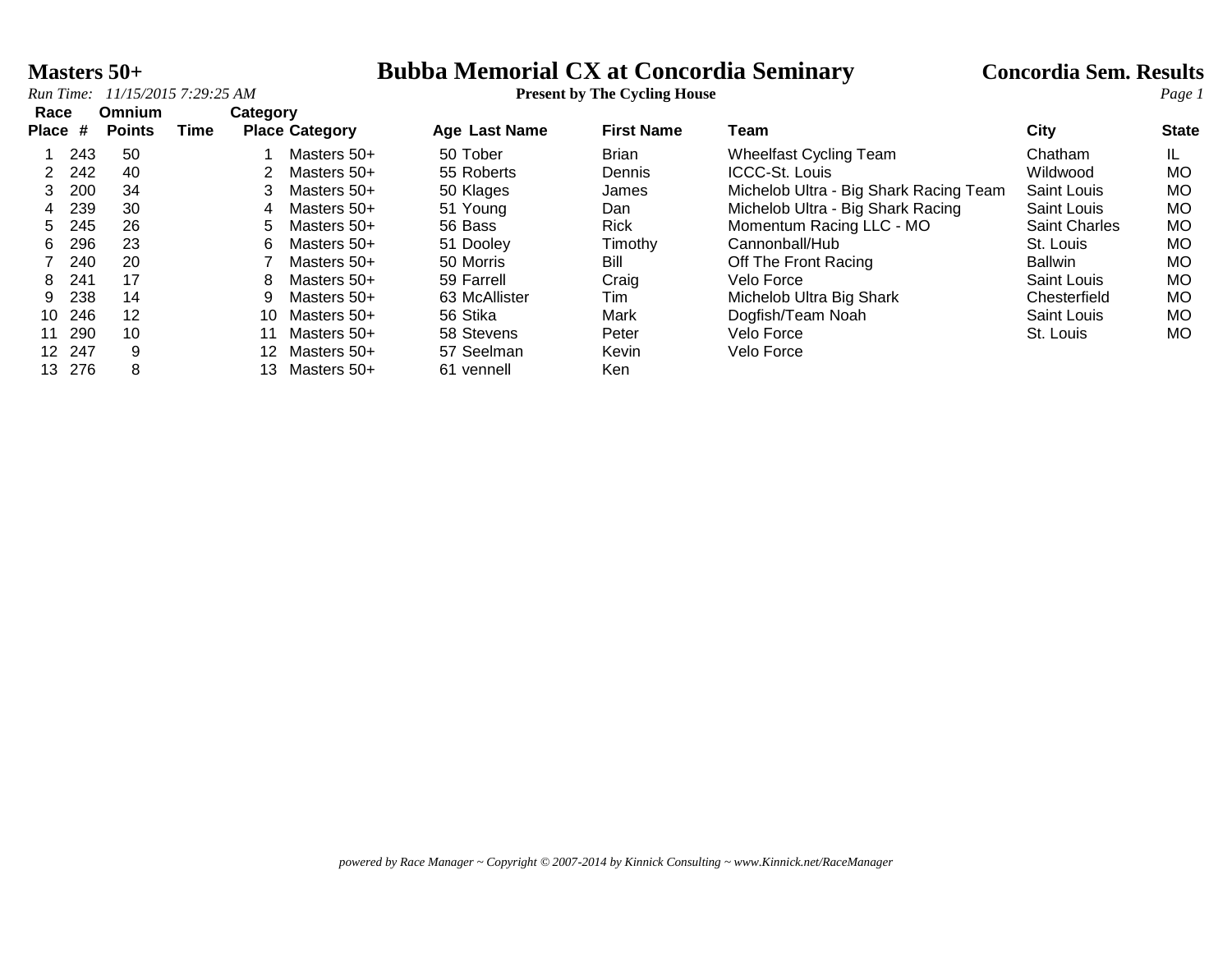*Run Time:*  $11/15/2015$  7:29:25 AM

# **Singlespeed**<br>*Run Time:* 11/15/2015 7:29:25 AM<br>**Present by The Cycling House**<br>*Page 1*

| Race    |     | Omnium        |      | Category              |               |                   |                      |                    |              |
|---------|-----|---------------|------|-----------------------|---------------|-------------------|----------------------|--------------------|--------------|
| Place # |     | <b>Points</b> | Time | <b>Place Category</b> | Age Last Name | <b>First Name</b> | Team                 | City               | <b>State</b> |
|         | 338 | -50           |      | Singlespeed           | 33 Henry      | Peat              | Dogfish/Team Noah    | <b>Saint Louis</b> | <b>MO</b>    |
|         | 331 | 40            |      | Singlespeed           | 36 Bruns      | Daniel            |                      | Saint Louis        | MO           |
|         | 334 | 34            |      | Singlespeed           | 47 Gribbon    | Patrick           | Gateway Cycling Club | Wildwood           | МO           |
|         | 336 | 30            |      | Singlespeed           | 25 Shotts     | Tim               |                      | Saint Louis        | MO           |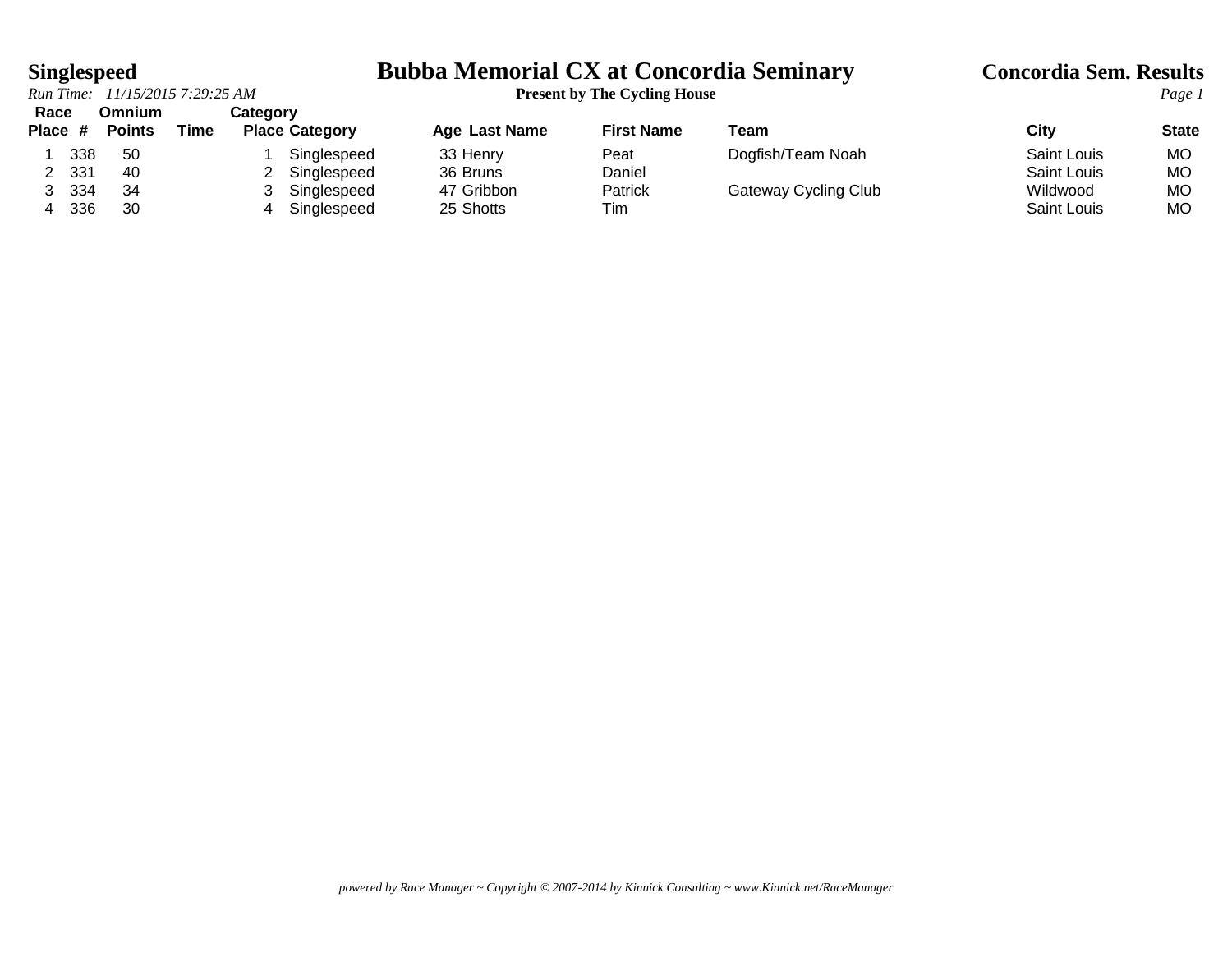|      | <b>Virgins</b>                  |                |      |                       | <b>Bubba Memorial CX at Concordia Seminary</b> |                                     |      | <b>Concordia Sem. Results</b><br>Page 1 |              |  |
|------|---------------------------------|----------------|------|-----------------------|------------------------------------------------|-------------------------------------|------|-----------------------------------------|--------------|--|
|      | Run Time: 11/15/2015 7:29:25 AM |                |      |                       |                                                | <b>Present by The Cycling House</b> |      |                                         |              |  |
| Race |                                 | <b>Omnium</b>  |      | <b>Category</b>       |                                                |                                     |      |                                         |              |  |
|      |                                 | Place # Points | Time | <b>Place Category</b> | Age Last Name                                  | <b>First Name</b>                   | Team | City                                    | <b>State</b> |  |
|      | 357                             |                |      | Virgins               | 41 Maxwell                                     | Craig                               |      |                                         |              |  |
|      | 2 740                           |                |      | 2 Virgins             | 31 Depperman                                   | Josh                                |      | <b>Saint Charles</b>                    | MO.          |  |
|      | 3 327                           |                |      | 3 Virgins             | 34 Shy                                         | Kerry                               |      |                                         |              |  |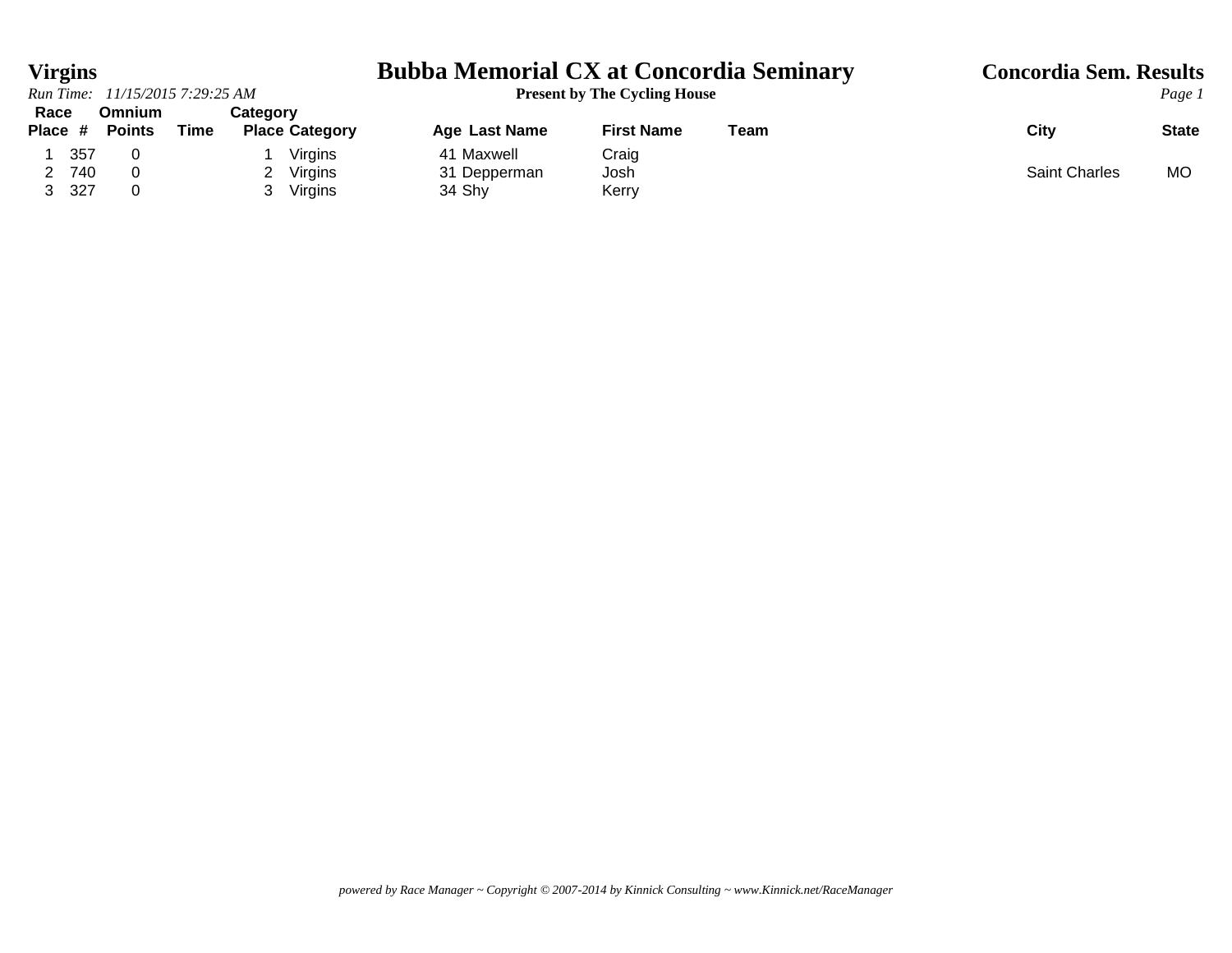### **Women A**<br>**Bubba Memorial CX at Concordia Seminary Concordia Sem. Results**<br>**Page 1 Page 1 Page 1 Page 1 Page 1 Page 1 Page 1 Page 1**

| Race    |     | <b>Omnium</b> |      | Category |                       |               |                   |                                   |                   |              |
|---------|-----|---------------|------|----------|-----------------------|---------------|-------------------|-----------------------------------|-------------------|--------------|
| Place # |     | <b>Points</b> | Time |          | <b>Place Category</b> | Age Last Name | <b>First Name</b> | Team                              | City              | <b>State</b> |
|         | 167 | -50           |      |          | Women's A             | 49 Siegel     | Britta            | Alriksson Go: Green               | Saint Louis       | МO           |
|         | 166 | -40           |      |          | Women's A             | 49 Scherff    | Laura             | Momentum Racing LLC - MO          | <b>St Charles</b> | МO           |
|         | 283 | 34            |      |          | Women's A             | 26 Esswein    | Maria             | Dogfish/Team Noah                 | Perryville        | МO           |
|         | 285 | 30            |      |          | Women's A             | 44 Hill       | Heather           |                                   | Eureka            | МO           |
| 5.      | 165 | 26            |      | 5.       | Women's A             | 44 DeZego     | Suzanne           | Michelob Ultra - Big Shark Racing | St. Louis         | МO           |
| 6       | 690 | 23            |      | h        | Women's A             | 48 Strahan    | Amv               | Michelob Ultra - Big Shark Racing | St. Louis         | МO           |
|         | 860 | 20            |      |          | Women's A             | 46 Thomas     | Michelle          |                                   | Saint Louis       | МO           |